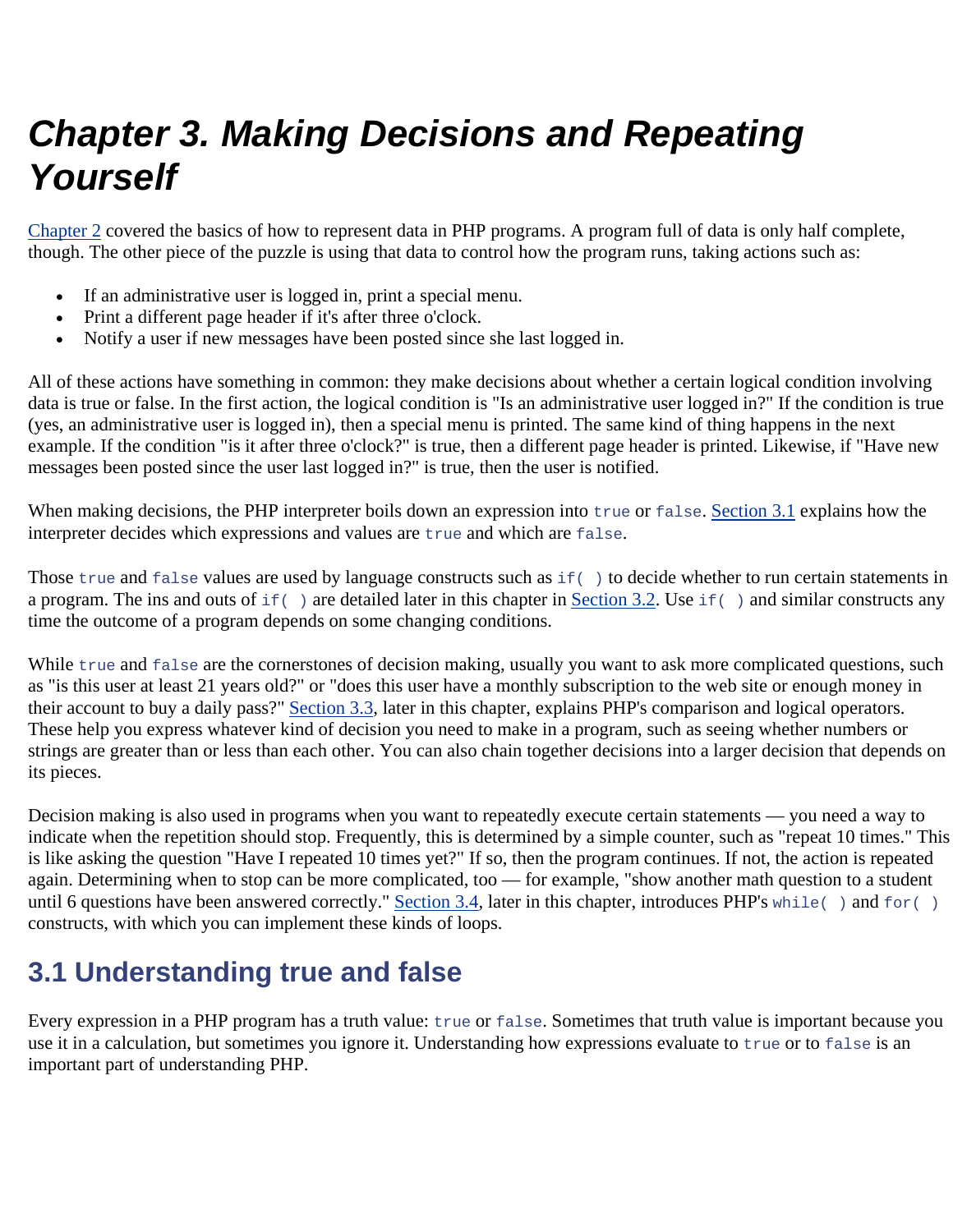Most scalar values are true. All integers and floating-point numbers (except for 0 and 0.0) are true. All strings are true except for two: a string containing nothing at all and a string containing only the character 0. These four values are false. The special constant false also evaluates to false. Everything else is true.<sup>111</sup>

 $[1]$  An empty array is also  $false$ . This is discussed in Chapter 4.

A variable equal to one of the five false values, or a function that returns one of those values also evaluates to false. Every other expression evaluates to true.

Figuring out the truth value of an expression has two steps. First, figure out the actual value of the expression. Then, check whether that value is true or false. Some expressions have common sense values. The value of a mathematical expression is what you'd get by doing the math with paper and pencil. For example,  $7 * 6$  equals 42. Since 42 is true, the expression  $7 * 6$  is true. The expression  $5 - 6 + 1$  equals 0. Since 0 is false, the expression  $5 - 6 + 1$  is false.

The same is true with string concatenation. The value of an expression that concatenates two strings is the new, combined string. The expression 'jacob' . '@example.com' equals the string jacob@example.com, which is true.

The value of an assignment operation is the value being assigned. The expression  $\frac{1}{2}$ price = 5 evaluates to 5, since that's what's being assigned to  $\frac{1}{2}$  because assignment produces a result, you can chain assignment operations together to assign the same value to multiple variables:

 $$price = $quantity = 5;$ 

This expression means "set  $\frac{1}{2}$  price equal to the result of setting  $\frac{1}{2}$  quantity equal to 5." When this expression is evaluated, the integer 5 is assigned to the variable  $\frac{1}{2}$  antity. The result of that assignment expression is 5, the value being assigned. Then, that result (5) is assigned to the variable  $\frac{1}{2}$  price. Both  $\frac{1}{2}$  price and  $\frac{1}{2}$  quantity are set to 5.

# **3.2 Making Decisions**

With the  $if( )$  construct, you can have statements in your program that are only run if certain conditions are  $true$ . This lets your program take different actions depending on the circumstances. For example, you can check that a user has entered valid information in a web form before letting her see sensitive data.

The if( ) construct runs a block of code if its test expression is true. This is demonstrated in Example 3-1.

## *Example 3-1. Making a decision with if( )*

```
if ($logged_in) { 
  print "Welcome aboard, trusted user.";
}
```
The if( ) construct finds the truth value of the expression inside its parentheses (the *test expression*). If the expression evaluates to true, then the statements inside the curly braces after the if( ) are run. If the expression isn't true, then the program continues with the statements after the curly braces. In this case, the test expression is just the variable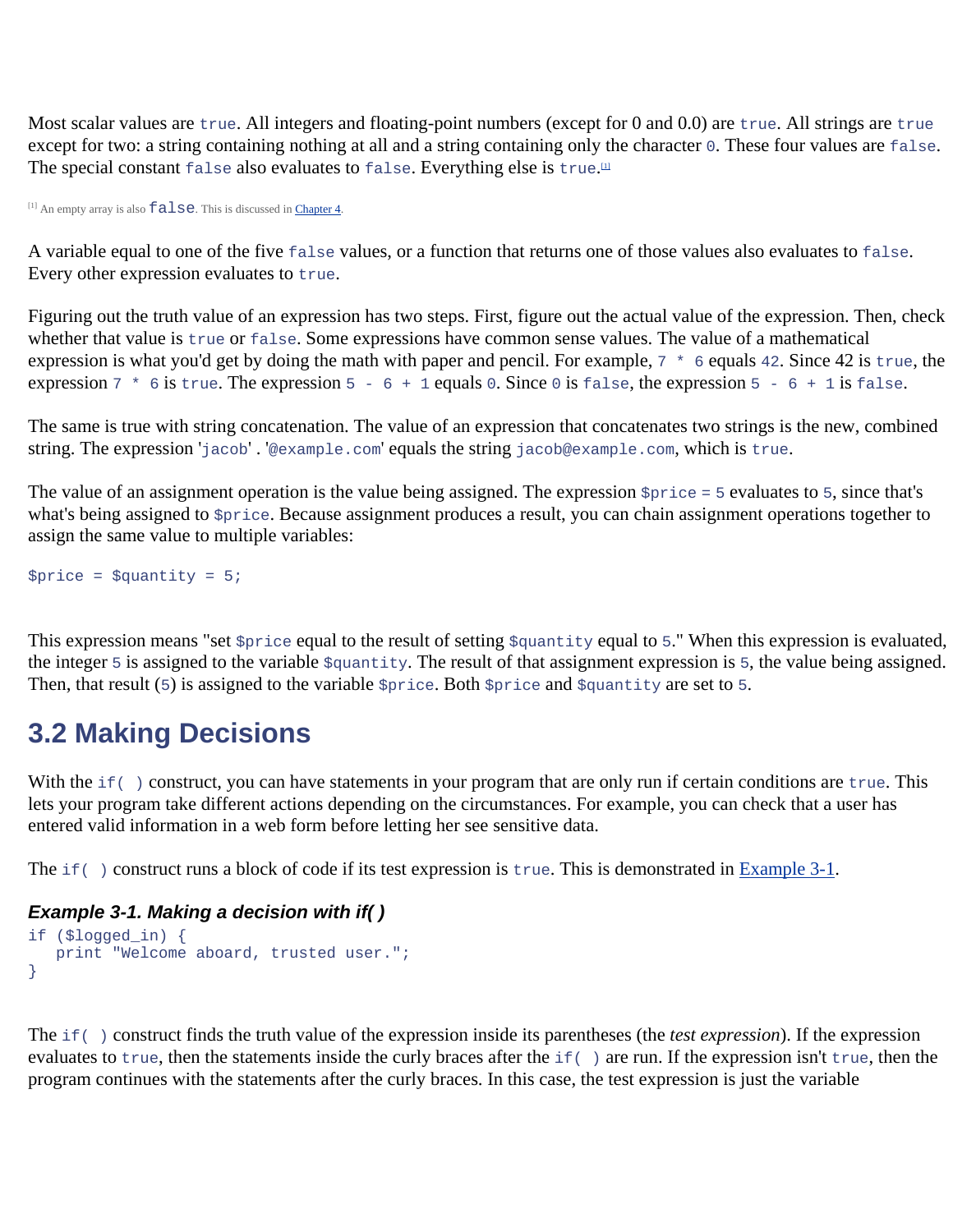\$logged\_in. If \$logged\_in is true (or has a value such as 5, -12.6, or Grass Carp, that evaluates to true), then Welcome aboard, trusted user. is printed.

You can have as many statements as you want in the code block inside the curly braces. However, you need to terminate each of them with a semicolon. This is the same rule that applies to code outside an if () statement. You don't, however, need a semicolon after the closing curly brace that encloses the code block. You also don't put a semicolon after the opening curly brace. Example 3-2 shows an  $if( )$  clause that runs multiple statements when its test expression is true.

#### *Example 3-2. Multiple statements in an if( ) code block*

```
print "This is always printed."; 
if ($logged_in) { 
     print "Welcome aboard, trusted user."; 
     print 'This is only printed if $logged_in is true.'; 
} 
print "This is also always printed.";
```
To run different statements when the  $if( )$  test expression is false, add an else clause to your  $if( )$  statement. This is shown in Example 3-3.

### *Example 3-3. Using else with if( )*

```
if ($logged_in) { 
     print "Welcome aboard, trusted user."; 
} else { 
     print "Howdy, stranger."; 
}
```
In Example 3-3, the first print statement is only executed when the  $if( )$  test expression (the variable  $$logged_in)$  is true. The second print statement, inside the else clause, is only run when the test expression is false.

The if( ) and else constructs are extended further with the elseif( ) construct. You can pair one or more elseif( ) clauses with an  $if( )$  to test multiple conditions separately. Example 3-4 demonstrates elseif().

#### *Example 3-4. Using elseif( )*

```
if ($logged_in) { 
     // This runs if $logged_in is true 
    print "Welcome aboard, trusted user."; 
} elseif ($new_messages) { 
     // This runs if $logged_in is false but $new_messages is true 
    print "Dear stranger, there are new messages."; 
} elseif ($emergency) { 
     // This runs if $logged_in and $new_messages are false 
     // But $emergency is true 
    print "Stranger, there are no new messages, but there is an emergency."; 
}
```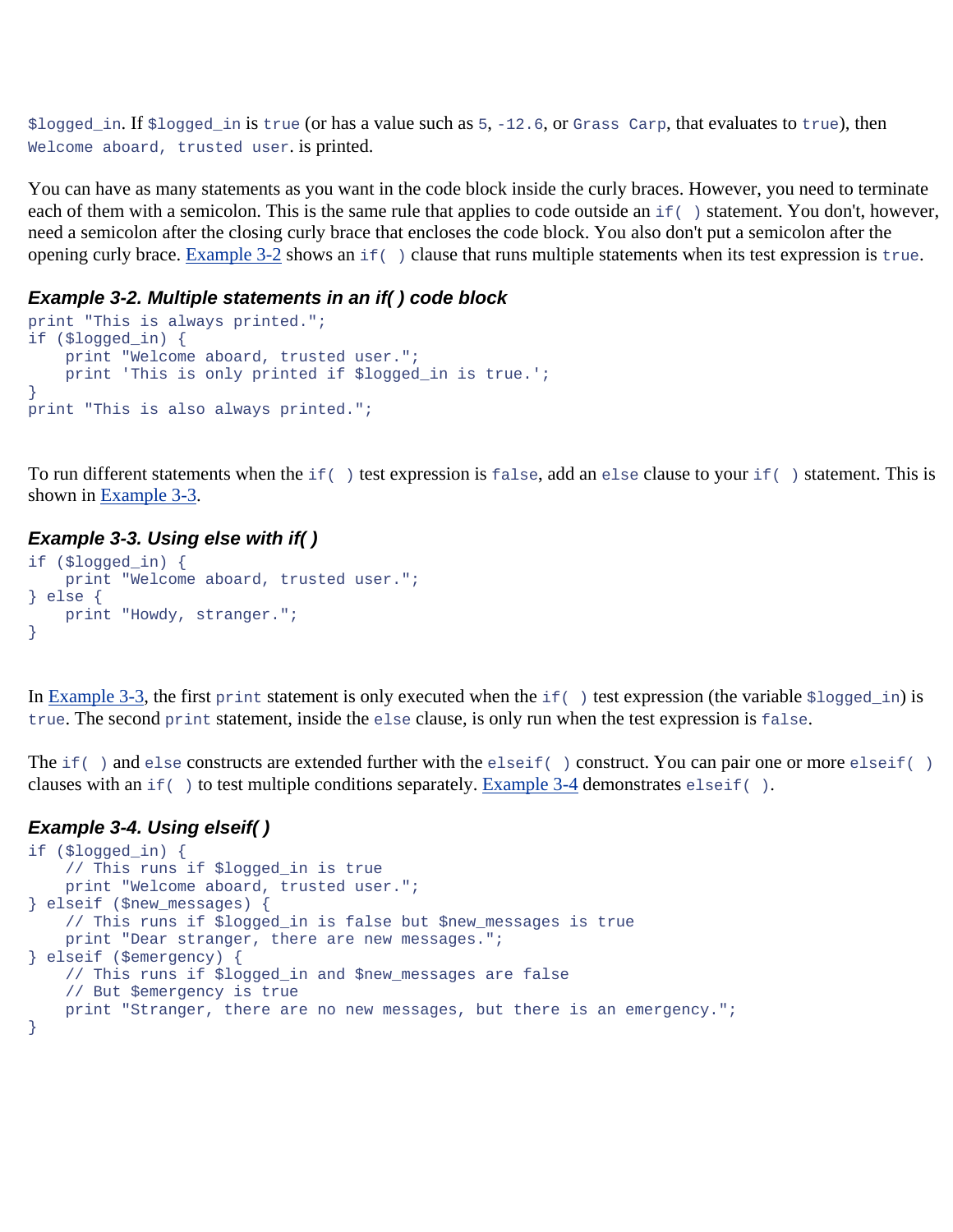If the test expression for the  $if( )$  statement is  $true,$  the PHP interpreter executes the statements inside the code block after the  $if( )$  and ignores the elseif( ) clauses and their code blocks. If the test expression for the  $if( )$  statement is false, then the interpreter moves on to the first elseif( ) statement and applies the same logic. If that test expression is true, then it runs the code block for that elseif( ) statement. If it is false, then the interpreter moves on to the next elseif( ).

For a given set of if( ) and elseif( ) statements, at most one of the code blocks is run: the code block of the first statement whose test expression is true. If the test expression of the if( ) statement is true, none of the elseif( ) code blocks are run, even if their test expressions are true. Once one of the if( ) or elseif( ) test expressions is true, the rest are ignored. If none of the test expressions in the if( ) and elseif( ) statements are true, then none of the code blocks are run.

You can use else with elseif() to include a code block that runs if none of the if() or elseif() test expressions are true. Example 3-5 adds an else to the code in Example 3-4.

## *Example 3-5. elseif( ) with else*

```
if ($logged_in) { 
     // This runs if $logged_in is true 
    print "Welcome aboard, trusted user."; 
} elseif ($new_messages) { 
    // This runs if $logged_in is false but $new_messages is true 
   print "Dear stranger, there are new messages.";
} elseif ($emergency) { 
    // This runs if $logged_in and $new_messages are false 
    // But $emergency is true 
    print "Stranger, there are no new messages, but there is an emergency."; 
} else { 
    // This runs if $logged_in, $new_messages, and 
    // $emergency are all false 
    print "I don't know you, you have no messages, and there's no emergency."; 
}
```
All of the code blocks we've used so far have been surrounded by curly braces. Strictly speaking, you don't need to put curly braces around code blocks that contain just one statement. If you leave them out, the code still executes correctly. However, reading the code can be confusing if you leave out the curly braces, so it's always a good idea to include them. The PHP interpreter doesn't care, but humans who read your programs (especially you, reviewing code a few months after you've originally written it) appreciate the clarity that the curly braces provide.

# **3.3 Building Complicated Decisions**

The comparison and logical operators in PHP help you put together more complicated expressions on which an  $if( )$ construct can decide. These operators let you compare values, negate values, and chain together multiple expressions inside one if( ) statement.

The equality operator is = =. It returns true if the two values you test with it are equal. The values can be variables or literals. Some uses of the equality operator are shown in Example 3-6.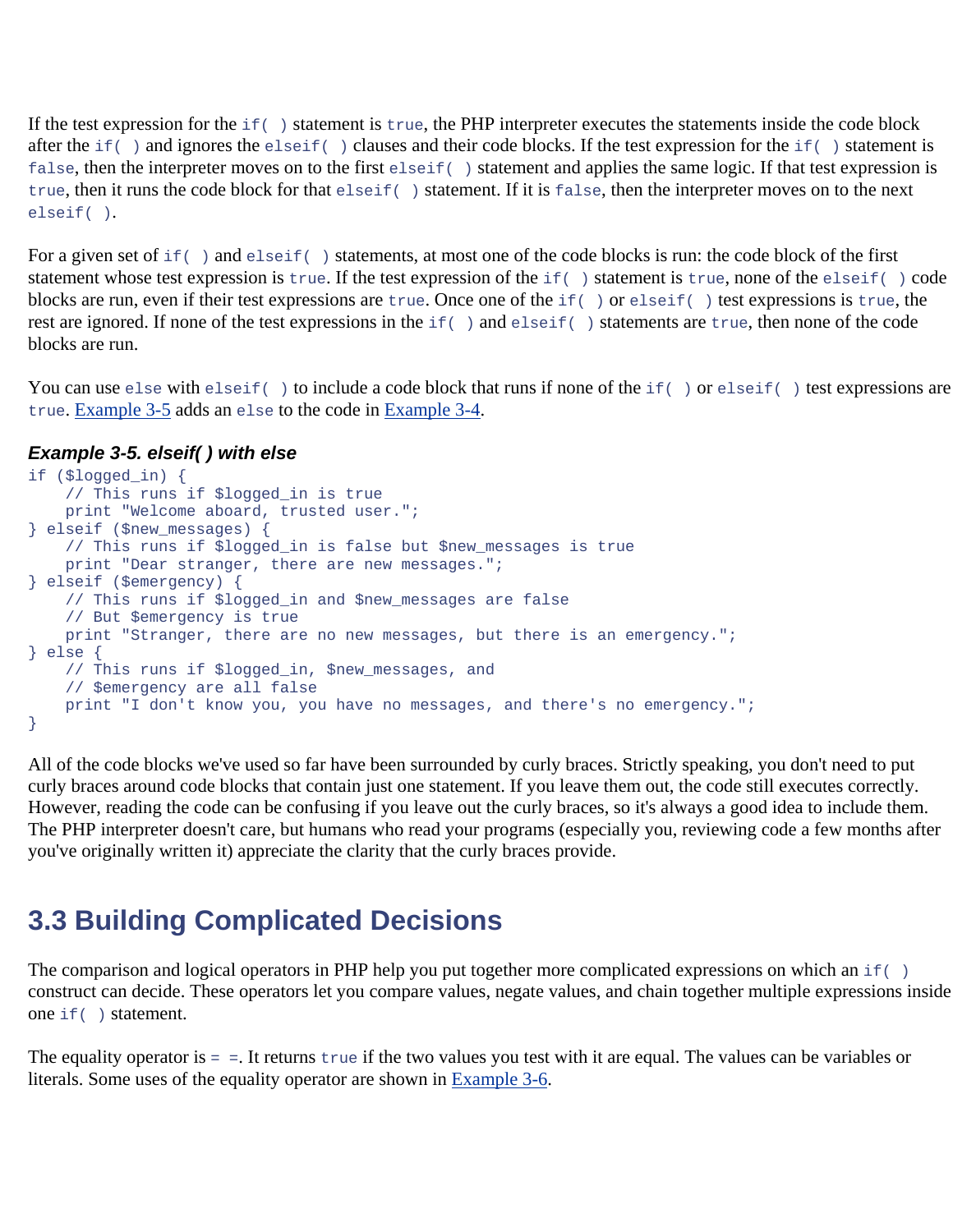### *Example 3-6. The equality operator*

```
if ($new messages == 10) {
     print "You have ten new messages."; 
} 
if ($new messages == $max messages) {
     print "You have the maximum number of messages."; 
} 
if ($dinner == 'Braised Scallops') { 
     print "Yum! I love seafood."; 
}
```
The opposite of the equality operator is  $=$ . It returns true if the two values that you test with it are not equal. See Example 3-7.

# *Assignment Versus Comparison*

Be careful not to use  $=$  when you mean  $=$   $=$ . A single equals sign assigns a value and returns the value assigned. Two equals signs test for equality and return true if the values are equal. If you leave off the second equals sign, you usually get an  $if( )$  test that is always  $true$ , as in the following:

```
if ($new_messages = 12) {
    print "It seems you now have twelve new messages."; 
}
```
Instead of testing whether  $\gamma_{\text{new\_messages}}$  equals 12, the code shown here sets  $\gamma_{\text{new\_messages}}$  to 12. This assignment returns 12, the value being assigned. The if( ) test expression is always true, no matter what the value of \$new\_messages. Additionally, the value of \$new\_messages is overwritten. One way to avoid using = instead of = = is to put the variable on the right side of the comparison and the literal on the left side, as in the following:

```
if (12 == $new_messages) {
    print "You have twelve new messages."; 
}
```
The test expression above may look a little funny, but it gives you some insurance if you accidentally use = instead of = =. With one equals sign, the test expression is 12 = \$new\_messages, which means "assign the value of  $$new\_messages$  to 12." This doesn't make any sense: you can't change the value of 12. If the PHP interpreter sees this in your program, it reports a parse error and the program doesn't run. The parse error alerts you to the missing =. With the literal on the righthand side of the expression, the code is parseable by the interpreter, so it doesn't report an error.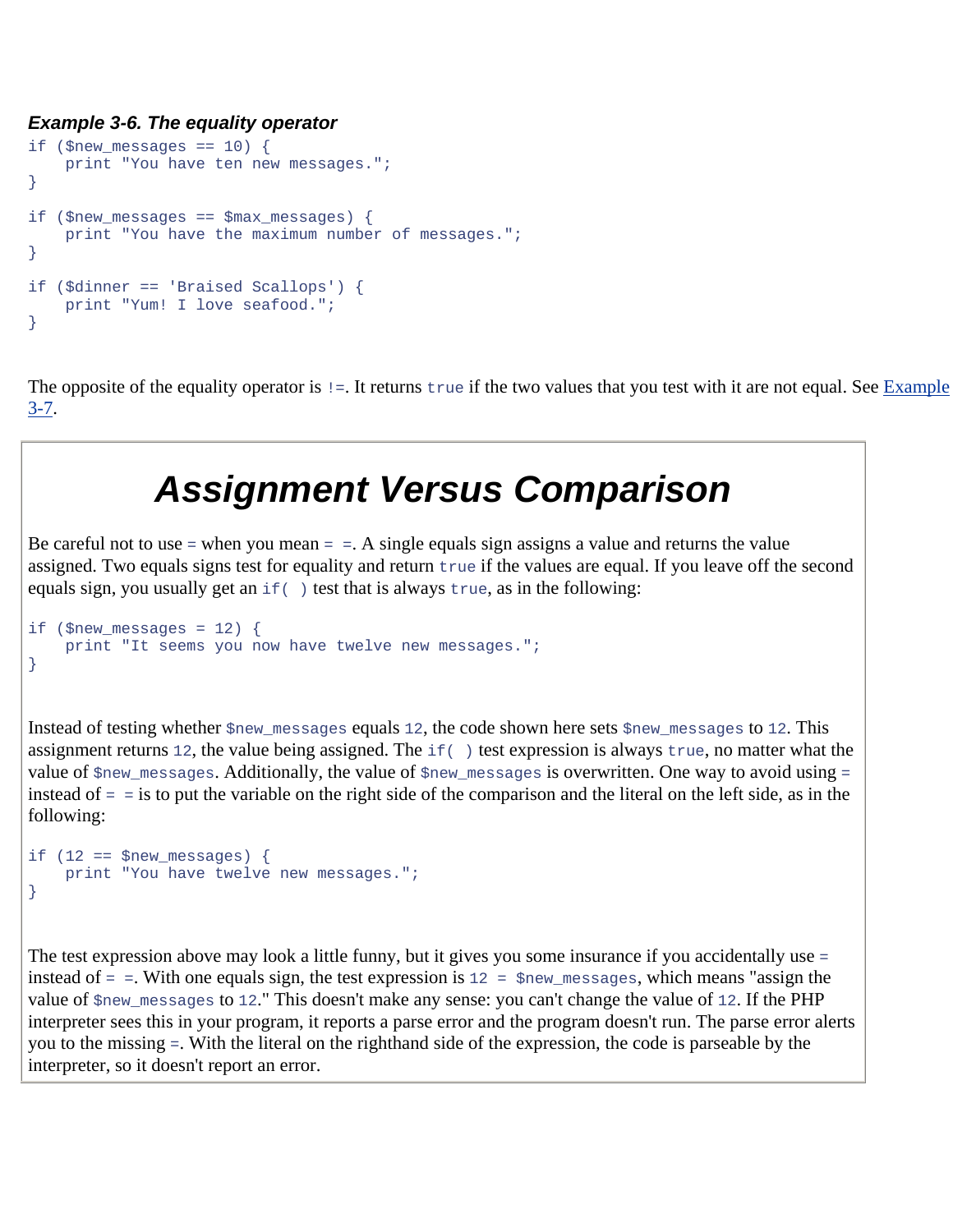## *Example 3-7. The not-equals operator*

```
if ($new_messages != 10) { 
     print "You don't have ten new messages."; 
} 
if ($dinner != 'Braised Scallops') { 
    print "I guess we're out of scallops."; 
}
```
With the less-than operator  $(\le)$  and the greater-than operator  $(\le)$ , you can compare amounts. Similar to  $\le$  and  $\ge$  are  $\le$  ("less than or equal to") and >= ("greater than or equal to"). Example 3-8 shows how to use these operators.

# *Example 3-8. Less-than and greater-than*

```
if ($age> 17) { 
     print "You are old enough to download the movie."; 
} 
if (\text{Page} > = 65) {
     print "You are old enough for a discount."; 
} 
if ($celsius_temp <= 0) { 
    print "Uh-oh, your pipes may freeze."; 
} 
if ($kelvin_temp < 20.3) { 
     print "Your hydrogen is a liquid or a solid now."; 
}
```
As mentioned in Section 2.2, floating-point numbers are stored internally in such a way that they could be slightly different than their assigned value. For example, 50.0 could be stored internally as 50.00000002. To test whether two floating-point numbers are equal, check whether the two numbers differ by less than some acceptably small threshold instead of using the equality operator. For example, if you are comparing currency amounts, then an acceptable threshold would be 0.00001. Example 3-9 demonstrates how to compare two floating point numbers.

# *Example 3-9. Comparing floating-point numbers*

```
if(abs($price 1 - $price 2) < 0.00001) {
   print '$price 1 and $price 2 are equal.';
} else { 
    print '$price_1 and $price_2 are not equal.'; 
}
```
The  $abs( )$  function used in Example 3-9 returns the absolute value of its argument. With  $abs( )$ , the comparison works properly whether  $\text{sprice}\_1$  is larger than  $\text{sprice}\_2$  or  $\text{sprice}\_2$  is larger than  $\text{sprice}\_1$ .

The less-than and greater-than (and their "or equal to" partners) operators can be used with numbers or strings. Generally, strings are compared as if they were being looked up in a dictionary. A string that appears earlier in the dictionary is "less than" a string that appears later in the dictionary. Some examples of this are shown in Example 3-10.

# *Example 3-10. Comparing strings*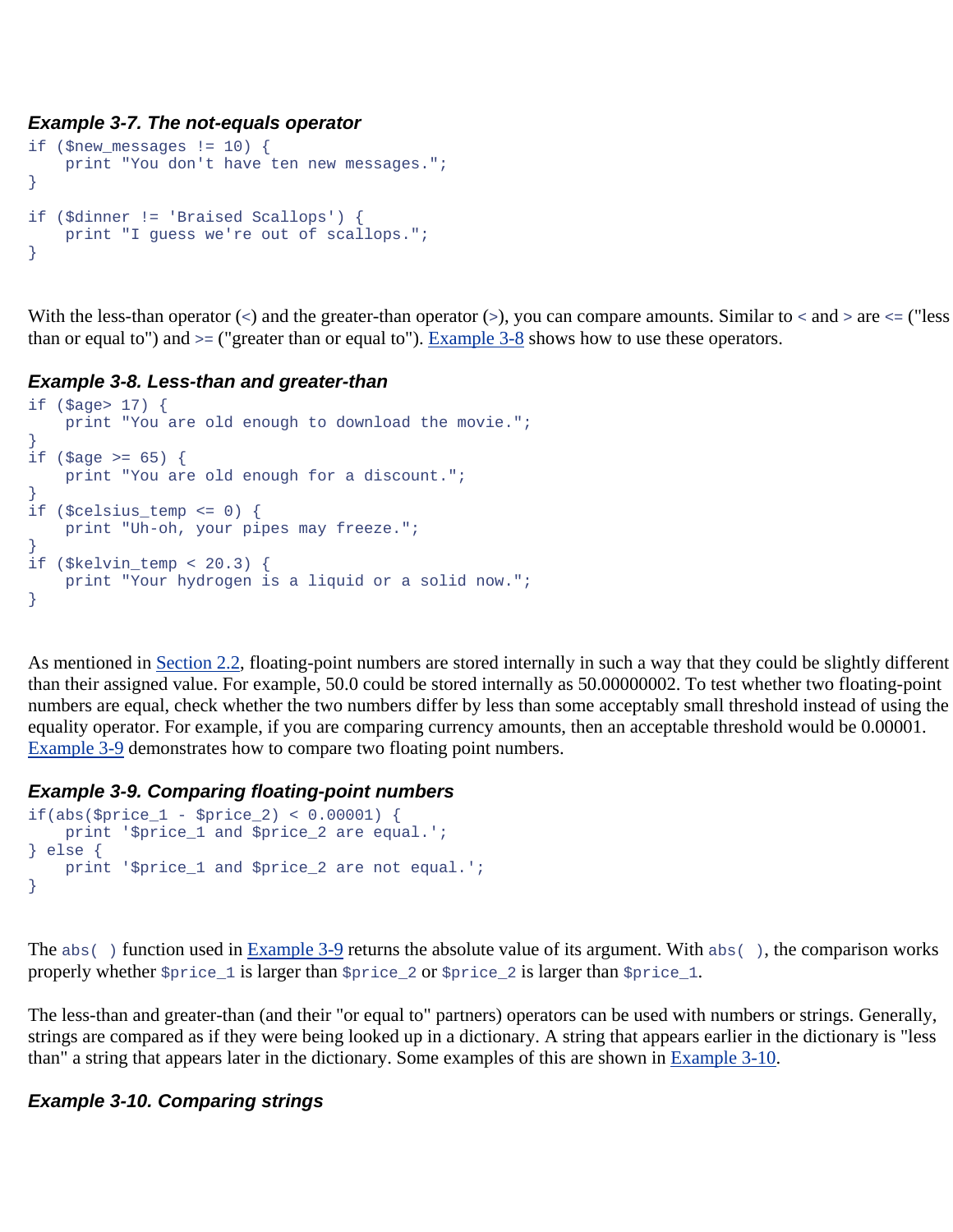```
if (\text{Sword} < \text{'baa'}) {
     print "Your word isn't cookie."; 
} 
if ($word>= 'zoo') { 
     print "Your word could be zoo or zymurgy, but not zone."; 
}
```
String comparison can produce unexpected results, however, if the strings contain numbers or start with numbers. When the PHP interpreter sees strings like this, it converts them to numbers for the comparison. Example 3-11 shows this automatic conversion in action.

#### *Example 3-11. Comparing numbers and strings*

```
// These values are compared using dictionary order 
if ("x54321"> "x5678") { 
    print 'The string "x54321" is greater than the string "x5678".'; 
} else { 
    print 'The string "x54321" is not greater than the string "x5678".'; 
} 
// These values are compared using numeric order 
if ("54321" > "5678") { 
    print 'The string "54321" is greater than the string "5678".'; 
} else { 
    print 'The string "54321" is not greater than the string "5678".'; 
} 
// These values are compared using dictionary order 
if ('6 pack' < '55 card stud') { 
    print 'The string "6 pack" is less than than the string "55 card stud".'; 
} else { 
    print 'The string "6 pack" is not less than the string "55 card stud".'; 
} 
// These values are compared using numeric order 
if ('6 pack' < 55) { 
    print 'The string "6 pack" is less than the number 55.'; 
} else { 
    print 'The string "6 pack" is not less than the number 55.'; 
}
```
The output of the four tests in Example 3-11 is:

```
The string "x54321" is not greater than the string "x5678". 
The string "54321" is greater than the string "5678". 
The string "6 pack" is not less than the string "55 card stud". 
The string "6 pack" is less than the number 55.
```
In the first test, because both of the strings start with a letter, they are treated as regular strings and compared using dictionary order. Their first two characters ( $\times$ 5) are the same, but the third character of the first word (4) is less than the third character of the second word  $(6)$ ,  $\Box$  so the greater-than comparison returns false. In the second test, each string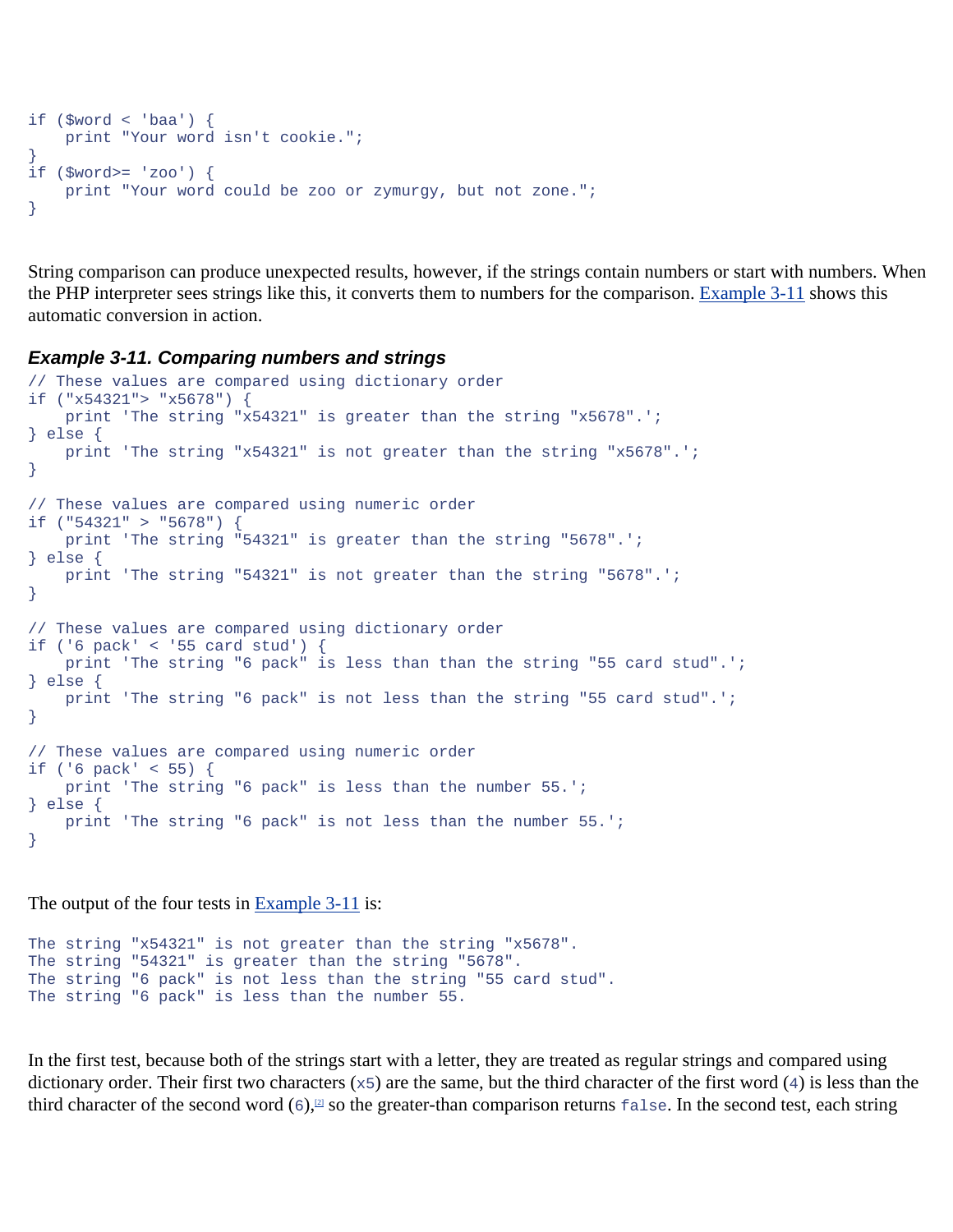consists entirely of numerals, so the strings are compared as numbers. The number 54,321 is larger than the number 5,678, so the greater-than comparison returns true. In the third test, because both strings consist of numerals and other characters, they are treated as strings and compared using dictionary order. The numeral 6 comes after 5 in the interpreter's dictionary, so the less-than test returns false. In the last test, the PHP interpreter converts the string 6 pack to the number 6, and then compares it to the number 55 using numeric order. Since  $6$  is less than 55, the less-than test returns true.

<sup>[2]</sup> The "dictionary" that the PHP interpreter uses for comparing strings are the ASCII codes for characters. This puts numerals before letters, and orders the numerals from 0 to 9. It also puts uppercase letters before lowercase letters.

If you want to ensure that the PHP interpreter compares strings using dictionary order without any converting to numbers behind the scenes, use the built-in function  $stromp( )$ . It always compares its arguments in dictionary order.

The strcmp() function takes two strings as arguments. It returns a positive number if the first string is greater than the second string or a negative number if the first string is less than the first string. "Greater than" and "less than" for strcmp( ) are defined by dictionary order. The function returns 0 if the strings are equal.

The same comparisons from Example 3-11 are shown using  $stromp( )$  in Example 3-12.

#### *Example 3-12. Comparing strings with strcmp( )*

```
$x = strcmp("x54321","x5678");
if (<math>\frac{1}{2}x > 0</math>) {
     print 'The string "x54321" is greater than the string "x5678".'; 
} elseif ($x < 0) { 
     print 'The string "x54321" is less than the string "x5678".'; 
} 
$x = strcmp("54321","5678");
if (<math>\$x > 0</math>) {
     print 'The string "54321" is greater than the string "5678".'; 
} elseif ($x < 0) { 
     print 'The string "54321" is less than the string "5678".'; 
} 
$x = strcmp('6 pack','55 card stud');
if (<math>\frac{5}{x} > 0</math>) {
     print 'The string "6 pack" is greater than than the string "55 card stud".'; 
} elseif ($x < 0) { 
     print 'The string "6 pack" is less than the string "55 card stud".'; 
} 
$x = strcmp('6 pack', 55);
if (<math>\frac{1}{2}x > 0</math>) {
     print 'The string "6 pack" is greater than the number 55.'; 
} elseif ($x < 0) { 
     print 'The string "6 pack" is less than the number 55.'; 
}
```
The output from Example 3-12 is as follows:

The string "x54321" is less than the string "x5678". The string "54321" is less than the string "5678".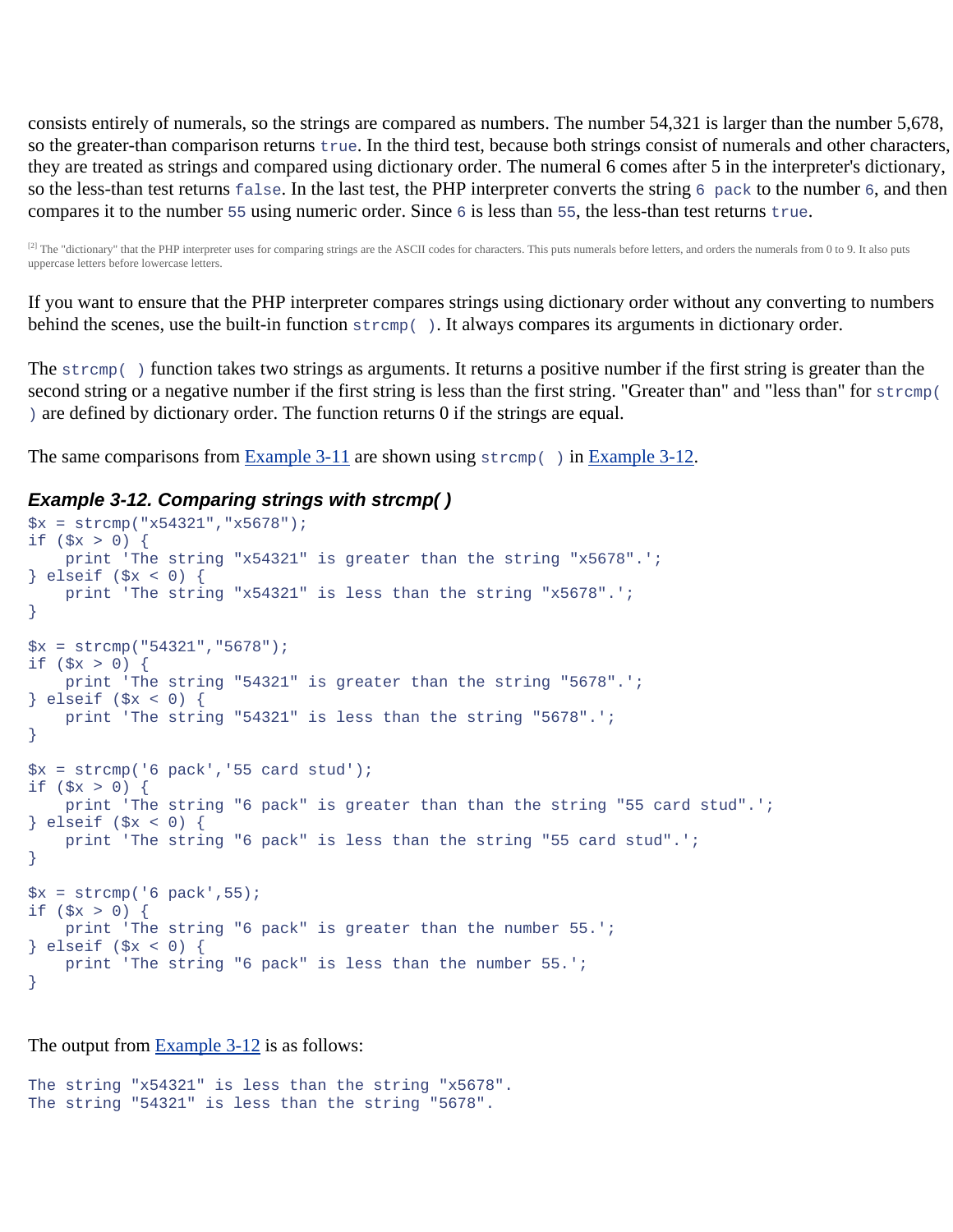```
The string "6 pack" is greater than than the string "55 card stud". 
The string "6 pack" is greater than the number 55.
```
Using  $stramp( )$  and dictionary order produces different results than Example 3-11 for the second and fourth comparisons. In the second comparison, strcmp( ) computes that the string 54321 is less than 5678 because the second characters of the strings differ and 4 comes before 6. It doesn't matter to strcmp( ) that 5678 is shorter than 54321 or that it is numerically smaller. In dictionary order, 54321 comes before 5678. The fourth comparison turns out differently because strcmp() doesn't convert 6 pack to a number. Instead, it compares 6 pack and 55 as strings and computes that 6 pack is bigger because its first character, 6, comes later in the dictionary than the first character of 55.

To negate a truth value, use !. Putting ! before an expression is like testing to see whether the expression equals false. The two  $if( )$  statements in Example 3-13 are equivalent.

### *Example 3-13. Using the negation operator*

```
// The entire test expression ($finished == false) 
// is true if $finished is false 
if ($finished == false) { 
    print 'Not done yet!'; 
} 
// The entire test expression (! $finished) 
// is true if $finished is false 
if (! $finished) { 
    print 'Not done yet!'; 
}
```
You can use the negation operator with any value. If the value is true, then the combination of it with the negation operator is false. If the value is false, then the combination of it with the negation operator is true. Example 3-14 shows the negation operator at work with a call to  $strcasecmp($  ).

### *Example 3-14. Negation operator*

```
if (! strcasecmp($first name,$last name)) {
    print '$first_name and $last_name are equal.'; 
}
```
In Example 3-14, the statement in the  $if( )$  code block is executed only when the entire test expression is true. When the two strings provided to strcasecmp( ) are equal (ignoring capitalization), strcasecmp( ) returns 0, which is false. The test expression is the negation operator applied to this false value. The negation of false is true. So, the entire test expression is true when two equal strings are given to streasecmp().

With logical operators, you can combine multiple expressions inside one  $if( )$  statement. The logical AND operator,  $&&s$ , tests whether one expression and another are both true. The logical OR operator, ||, tests whether either one expression or another is true. These logical operators are used in Example 3-15.

## *Example 3-15. Logical operators*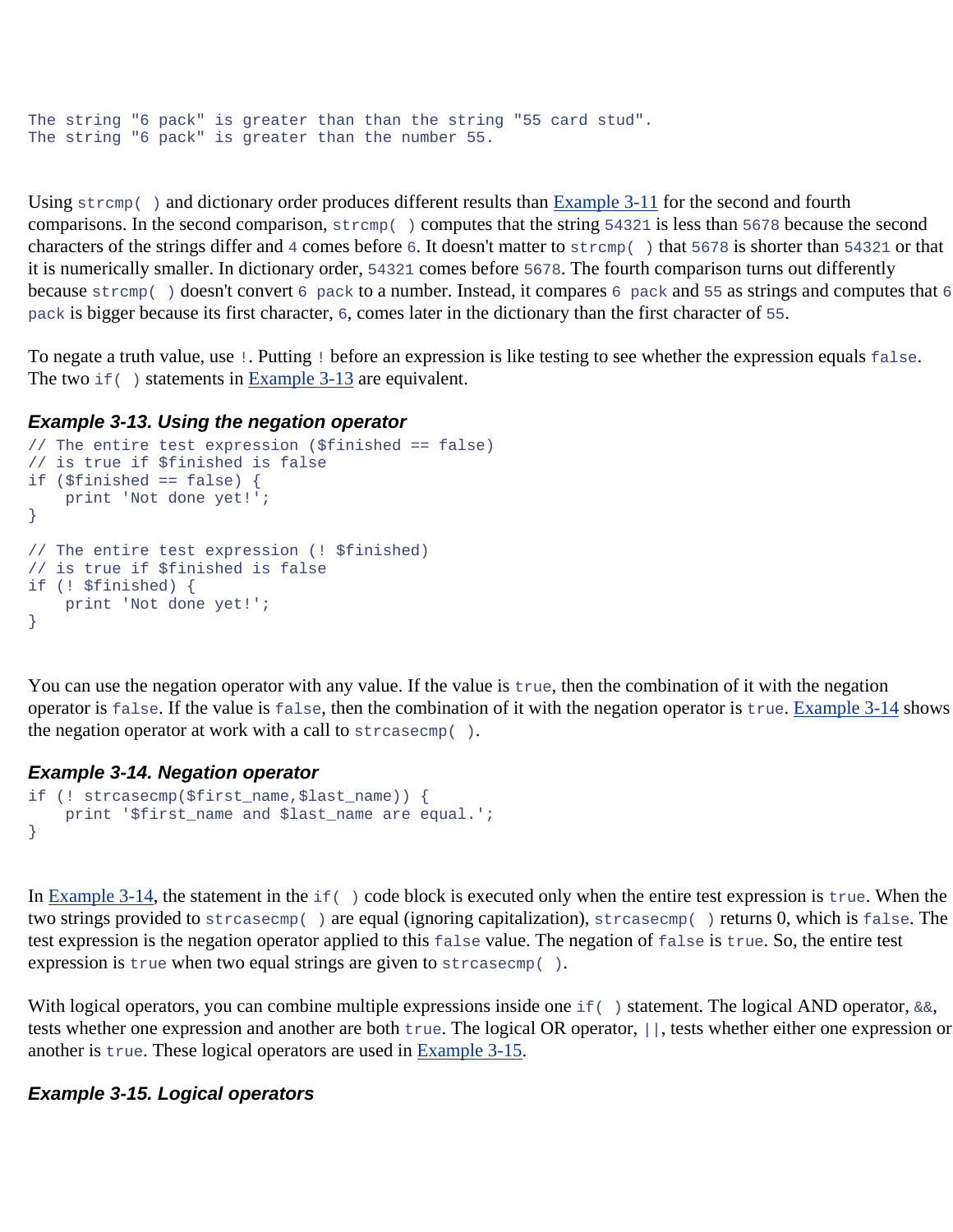```
if ((\frac{2}{3})^{\infty} >= 13) & (\frac{2}{3})^{\infty} ($age < 65)) {
    print "You are too old for a kid's discount and too young for the senior's discount."; 
} 
if ((\text{$mean == 'breakfast'}) || (\text{$density == 'soufile'})) {
    print "Time to eat some eggs."; 
}
```
The first test expression in  $Example 3-15$  is true when both of its subexpressions are true — when  $\zeta_{\text{age}}$  is at least 13 but not more than 65. The second test expression is true when either of its subexpressions are true — when  $\zeta$ meal is breakfast or \$dessert is souffle.

The admonition about operator precedence and parentheses from Chapter 2 holds true for logical operators in test expressions, too. To avoid ambiguity, surround with parentheses each subexpression inside a larger test expression.

# **3.4 Repeating Yourself**

When a computer program does something repeatedly, it's called *looping*. This happens a lot — for example, when you want to retrieve a set of rows from a database, print rows of an HTML table, or print elements in an HTML <select> menu. The two looping constructs discussed in this section are while( ) and for( ). Their specifics differ but they each require you to specify the two essential attributes of any loop: what code to execute repeatedly and when to stop. The code to execute is a code block just like what goes inside the curly braces after an  $if( )$  construct. The condition for stopping the loop is a logical expression just like an  $if( )$  construct's test expression.

The while() construct is like a repeating if(). You provide an expression to while(), just like to if(). If the expression is true, then a code block is executed. Unlike if(), however, while() checks the expression again after executing the code block. If it's still true, then the code block is executed again (and again, and again, as long as the expression is true.) Once the expression is false, program execution continues with the lines after the code block. As you have probably guessed, your code block should do something that changes the outcome of the test expression so that the loop doesn't go on forever.

Example 3-16 uses while() to print out an HTML form <select> menu with 10 choices.

# *Example 3-16. Printing a <select> menu with while( )*

```
$i = 1;print '<select name="people">'; 
while (\sin \leq 10) {
    print "<option>$i</option>\n";
    $i++;} 
print '</select>';
```
Example 3-16 prints:

```
<select name="people"><option>1</option> 
<option>2</option>
```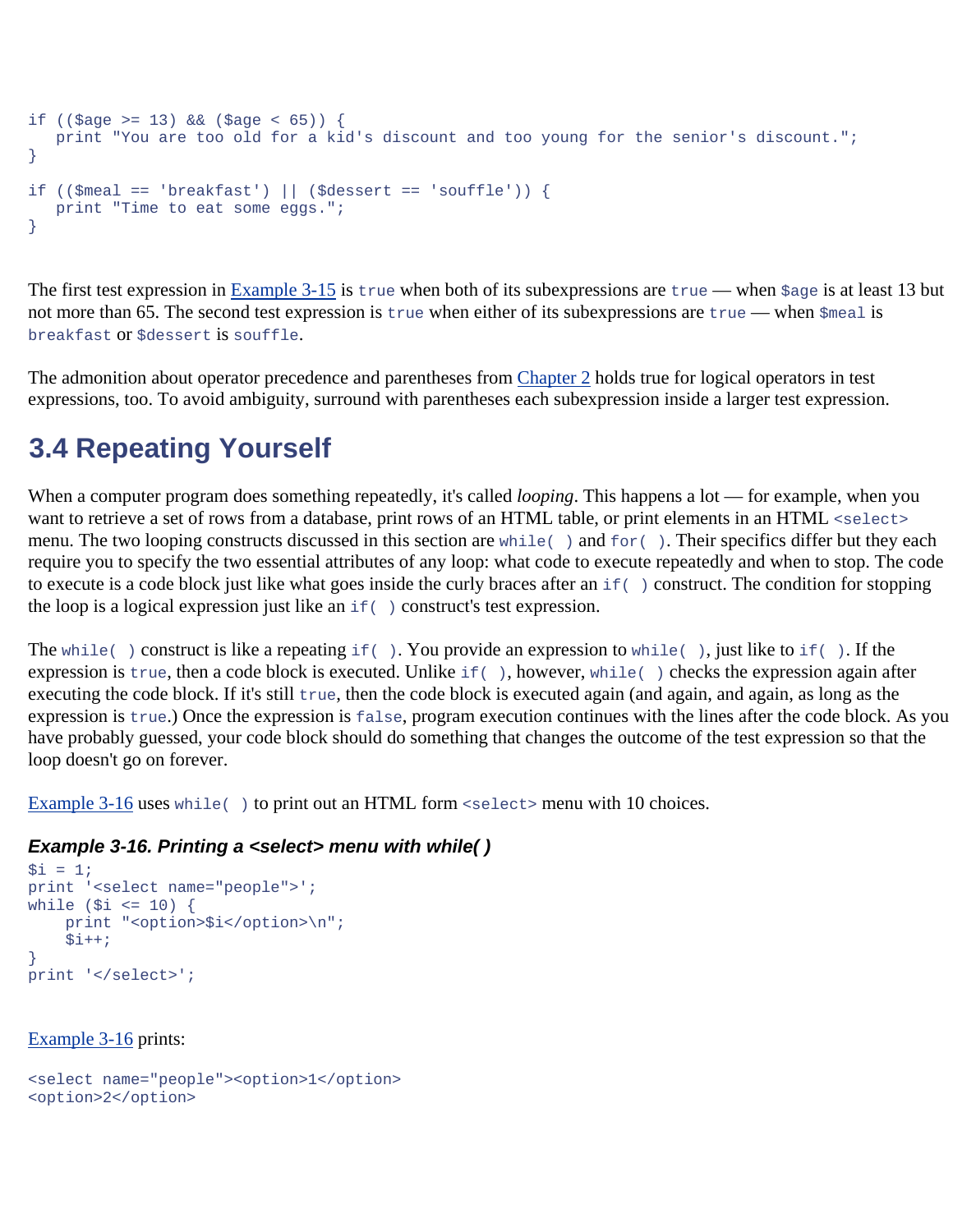```
<option>3</option> 
<option>4</option> 
<option>5</option> 
<option>6</option> 
<option>7</option> 
<option>8</option> 
<option>9</option> 
<option>10</option> 
</select>
```
Before the while() loop runs, the code sets  $\sin$  to 1 and prints the opening <select> tag. The test expression compares \$i to 10. As long as \$i is less than or equal to 10, the two statements in the code block are executed. The first prints out an <option> tag for the <select> menu, and the second increments \$i. If you didn't increment \$i inside the while( ) loop, Example 3-16 would print out <option>1</option>forever.

After the code block prints <option>10</option>, the  $\sin + i$  line makes  $\sin i$  equal to 11. Then the test expression ( $\sin < i$ 10) is evaluated. Since it's not true (11 is not less than or equal to 10), the program continues past the while( ) loop's code block and prints out the closing </select>tag.

The  $for( )$  construct also provides a way for you to execute the same statements multiple times. Example 3-17 uses  $for($ ) to print out the same HTML form <select> menu as Example 3-16.

## *Example 3-17. Printing a <select> menu with for( )*

```
print '<select name="people">'; 
for (\$i = 1; \$i \le 10; \$i++) {
    print "<option>$i</option>";
} 
print '</select>';
```
Using  $for( )$  is a little more complicated than using while(). Instead of one test expression in parentheses, there are three expressions, separated with semicolons: the initialization expression, the test expression, and the iteration expression. Once you get the hang of it, however,  $for( )$  is a more concise way to have a loop with easy-to-express initialization and iteration conditions.

The first expression in Example 3-17 (\$i = 1) is the *initialization expression*. It is evaluated once when the loop starts. This is where you put variable initializations or other setup code. The second expression in **Example 3-17** ( $\sin \left( \sin \left( \frac{1}{2} \right) \right)$  is the test expression. It is evaluated once each time through the loop, before the statements in the loop body. If it's true, then the loop body is executed (print "<option>\$i</option>"; in Example 3-17). The third expression in Example 3-17  $(\frac{\xi_{1++}}{\xi_{1++}})$  is the *iteration expression*. It is run after each time the loop body is executed. In Example 3-17, the sequence of statements goes like this:

- 1. Initialization expression:  $\sin = 1$ ;
- 2. Test expression:  $\sin z = 10$  (true,  $\sin z$ )
- 3. Code block: print "<option>\$i</option>";
- 4. Iteration expression:  $\sin x + i$
- 5. Test expression:  $\sin \left( z \right) = 10$  (true,  $\sin 2$ )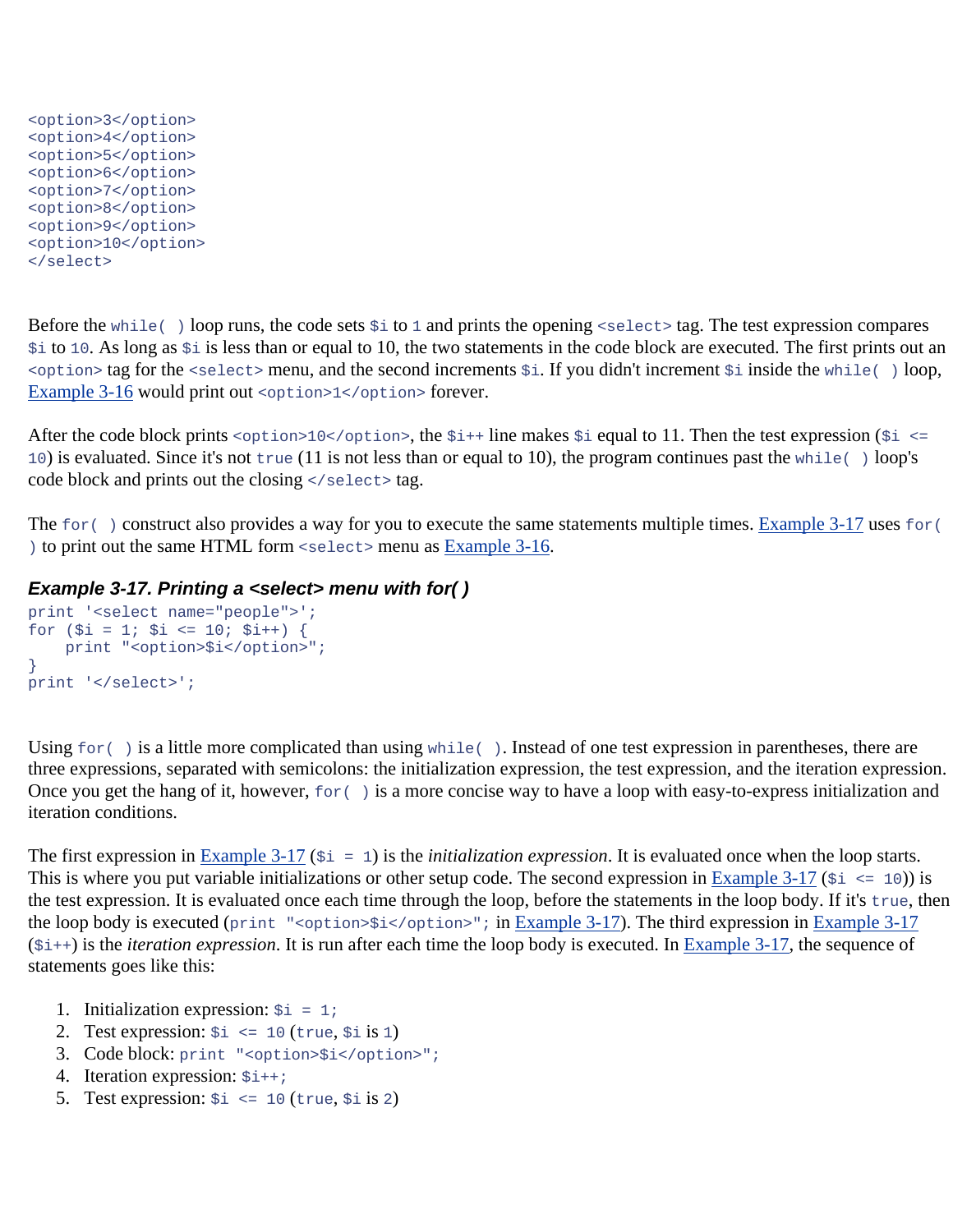- 6. Code block: print "<option>\$i</option>";
- 7. Iteration expression:  $\sin \frac{1}{2}$
- 8. (Loop continues with incrementing values of  $\sin$ )
- 9. Test expression:  $\sin \leq 10$  (true,  $\sin 9$ )
- 10. Code block: print "<option>\$i</option>";
- 11. Iteration expression:  $\sin x + i$
- 12. Test expression:  $\sin \leq 10$  (true,  $\sin 10$ )
- 13. Code block: print "<option>\$i</option>";
- 14. Iteration expression:  $\sin x + i$
- 15. Test expression:  $\sin \zeta = 10$  (false,  $\sin \zeta = 11$ )

You can combine multiple expressions in the initialization expression and the iteration expression of a  $f \circ r$   $\rightarrow$  loop by separating each of the individual expressions with a comma. This is usually done when you want to change more than one variable as the loop progresses. Example  $3-18$  applies this to the variables  $\sin$  and  $\sin$  ax.

## *Example 3-18. Multiple expressions in for( )*

```
print '<select name="doughnuts">'; 
for (\frac{1}{2}min = 1, \frac{1}{2}max = 10; \frac{1}{2}min < 50; \frac{1}{2}min += 10, \frac{1}{2}max += 10) print "<option>$min - $max</option>\n"; 
} 
print '</select>';
```
Each time through the loop,  $\sin$  and  $\sin x$  are each incremented by 10. Example 3-18 prints:

```
<select name="doughnuts"><option>1 - 10</option> 
<option>11 - 20</option> 
<option>21 - 30</option> 
<option>31 - 40</option> 
<option>41 - 50</option> 
</select>
```
# **3.5 Chapter Summary**

Chapter 3 covers:

- Evaluating an expression's truth value: true or false.
- Making a decision with  $if( )$ .
- Extending if( ) with else.
- Extending if( ) with elseif( ).
- Putting multiple statements inside an if ( ), elseif( ), or else code block.
- Using the equality  $(= )$  and not-equals  $( ) = )$  operators in test expressions.
- Distinguishing between assignment  $(=)$  and equality comparison  $(==).$
- Using the less-than  $(\le)$ , greater-than  $(\ge)$ , less-than-or-equal-to  $(\le)$ , and greater-than-or-equal-to  $(\ge)$  operators in test expressions.
- Comparing two floating-point numbers with  $abs( )$ .
- Comparing two strings with operators.